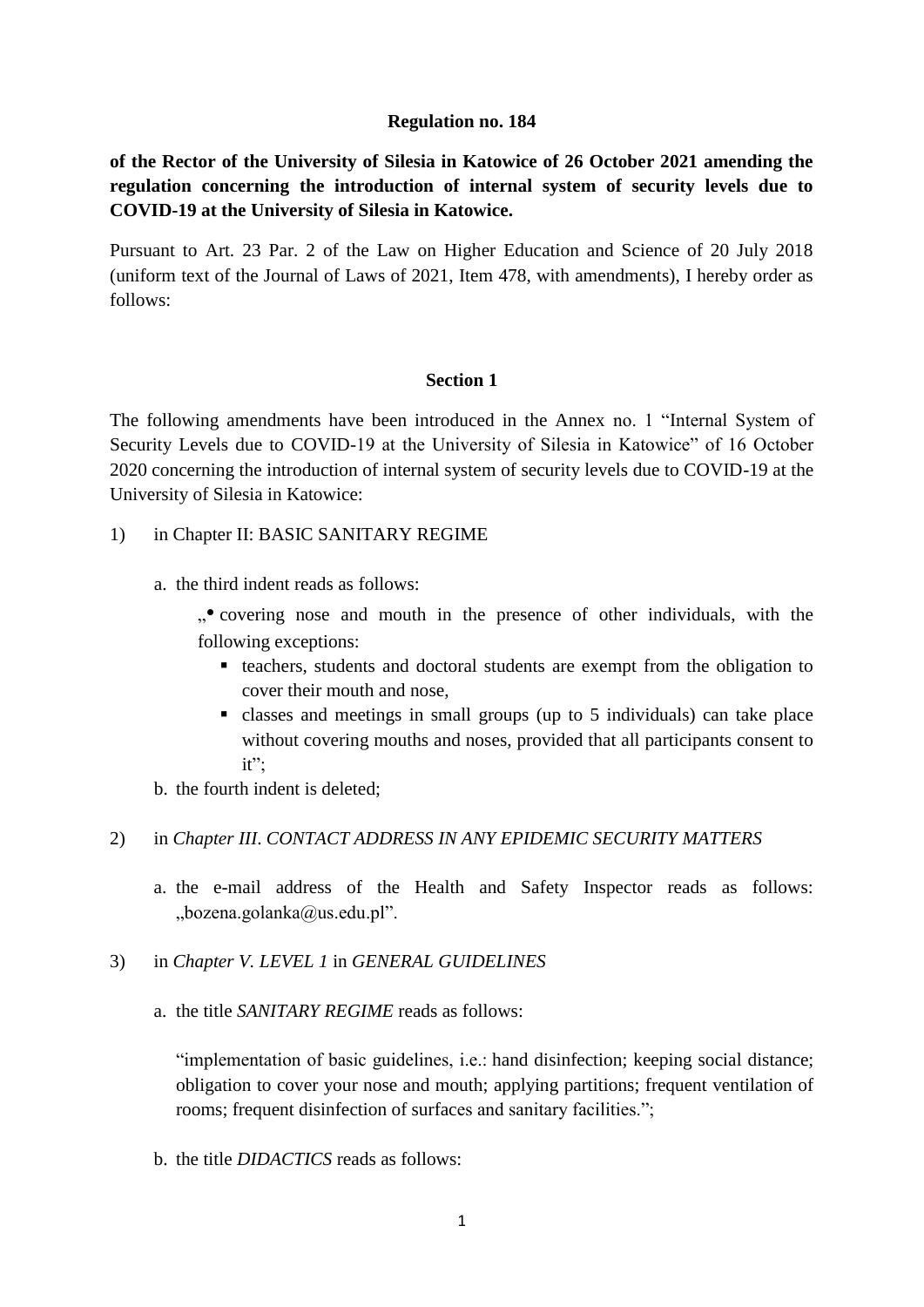"classes that can be organised with sanitary regime are conducted on-site; other forms of education (especially lectures) are conducted in a remote or hybrid form. The scope of remote classes is determined by the Faculty Committee, Faculty Committee for Education and Student Affairs and Educational Council for the Degree Programme.";

c. the title *AVAILABILITY* reads as follows:

"university is open subject to basic sanitary regime; allowed control of temperature of entering individuals together with the ban on entrance to the building for individuals with body temperature above 38°C";

4) in *Chapter V. LEVEL 1* in *DETAILED GUIDELINES*

a. in title *STUDENT*

- i. the sub-title *Organisation of education* reads as follows:
	- "1. As a rule, classes are conducted on-site. The remote classes are highlighted in the schedule.
	- 2. Exams and credits will be conducted on-site. In justified cases, it will be possible to conduct verification of learning outcomes remotely.
	- 3. Consultations and office hours of academics for students, doctoral students and participants postgraduate studies will be held on-site in the premises of the University of Silesia. In justified cases, consultations and office hours may be held remotely.

Information is provided by the relevant dean's office.";

ii. the sub-title *Documentation* reads as follows:

"All matters related to the course of studies, which required personal presence in the Dean's Office, in particular requests for extension of the examination session, settlement of the semester and approval of the subject of diploma thesis can be processed remotely, with the exception of the cases when personal presence of the student is required due to the effective regulations or decision of the faculty authorities.";

iii. the sub-title *Contact with the University* reads as follows:

Suggested remote contact (by phone or e-mail: [https://www.koronawirus.us.edu.pl/pl/biezace-informacje/zdalny-kontakt-z](https://www.koronawirus.us.edu.pl/pl/biezace-informacje/zdalny-kontakt-z-dziekanatami)[dziekanatami\)](https://www.koronawirus.us.edu.pl/pl/biezace-informacje/zdalny-kontakt-z-dziekanatami), direct contact possible subject to sanitary regime.

[Contact with the Dean's Office"](https://us.edu.pl/student/en/nowy-student/nowy-student-pierwsze-kroki/dziekanaty/?doing_wp_cron=1635179830.4577550888061523437500);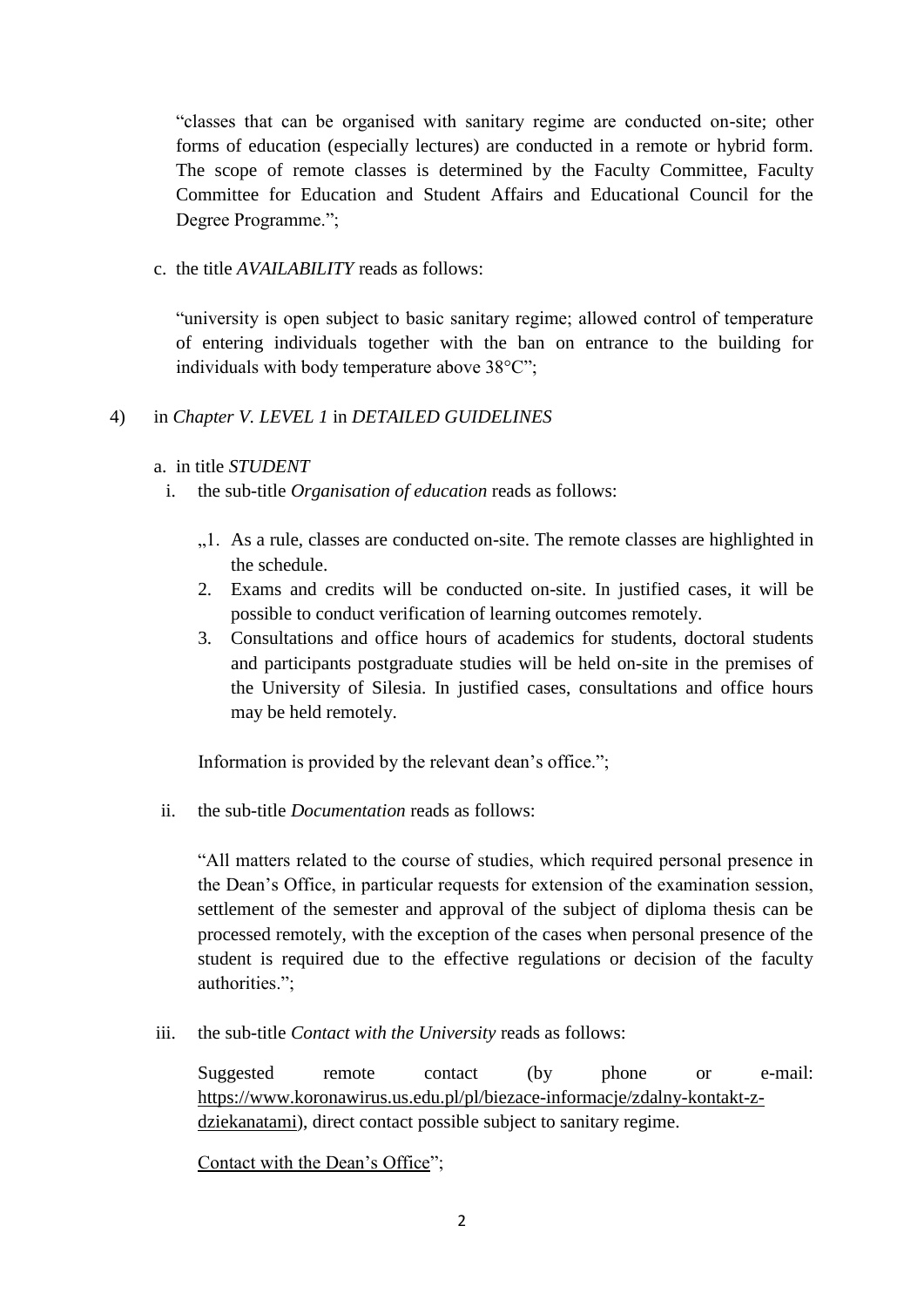- b. the sub-title *Doctoral Student* reads as follows:
	- "1. Communication by e-mail, phone or directly (mostly the first type). Doctoral students receive the most important information via the mailing list.
	- 2. Meetings of team managing the doctoral school with doctoral students via MS Teams are allowed.
	- 3. Documents can be provided on-line. E-mail sent from an address in us.edu.pl is regarded as a signed document. Exceptions are the situations in which it is necessary to hand over the signed document due to procedural reasons. In such cases, the rules determined by the authorities of the Doctoral School shall prevail.";
- c. in title *Academics*,
	- i. the sub-title *Organisation of education* reads as follows:
		- "1. As a rule, classes are conducted on-site. The remote classes are highlighted in the schedule.
		- 2. Exams and credits will be conducted on-site. In justified cases, it will be possible to conduct verification of learning outcomes remotely.
		- 3. Consultations and office hours of academics for students, doctoral students and participants postgraduate studies will be held on-site in the premises of the University of Silesia. In justified cases, consultations and office hours may be held remotely.";
	- ii. the sub-title *Participation in trainings* reads as follows:

"Trainings are conducted remotely, on-site or in hybrid form. Trainings in the premises of the University may be conducted only in groups that allow to keep safe distance and subject to sanitary regime. Participation in trainings organised outside the University is permitted only with consent of the supervisor and subject to sanitary regime. Participation of employees in open trainings conducted in the hybrid form or on-site is possible under the condition that the employee submits a statement of will to participate in the open training conducted in one of the abovementioned forms.

Information is provided by the HR Department: [dhr@us.edu.pl.](mailto:dhr@us.edu.pl)";

iii. the sub-title *Documentation* reads as follows:

"Selection process for academic posts are mostly conducted remotely. An onsite meeting of the selection board in the premises of the University is possible in exceptional cases subject to sanitary regime. An on-site meeting in the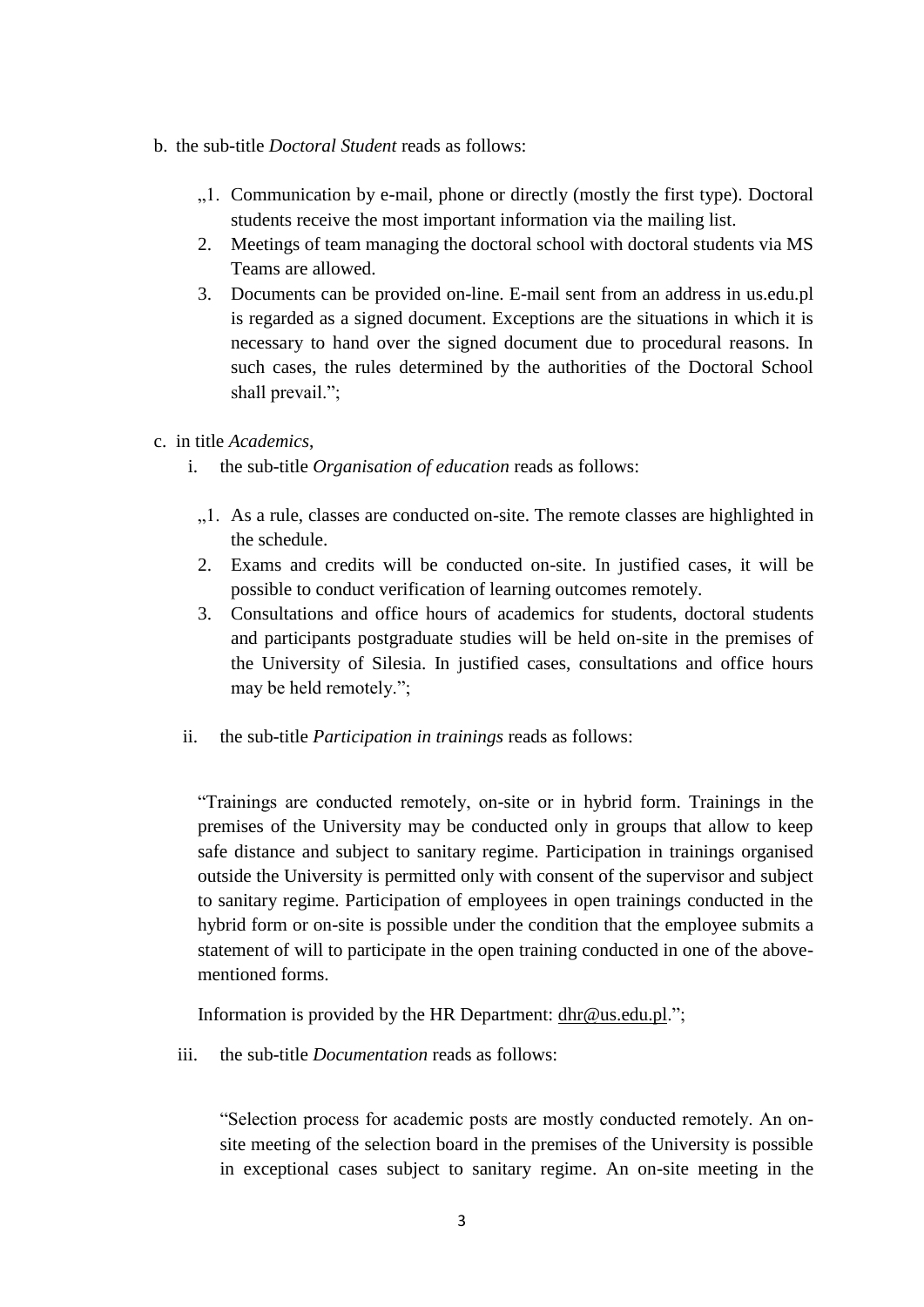premises of the University with candidates is possible in the case of conducting qualification interviews in accordance with the provision of Section 130 of the Statute of the University of Silesia subject to basic sanitary regime.

Information is provided by the HR Department: [dhr@us.edu.pl.](mailto:dhr@us.edu.pl)";

- d. in title *Non-Academic Employee* in sub-title *Work organisation* in the paragraph beginning with the following words: "*With reference to correspondence and handling affairs*: (...)"*:*
	- i. points 1-3 read as follows:
		- "1) direct contacts between employees at work should be reduced to minimum;
		- 2) affairs should be handled by e-mail;
		- 3) General Office is still used for handling traditional correspondence from units and stakeholders sent to particular general university administration units;";
	- ii. points 1-3 are deleted;
- e. in the title *OPERATION OF STUDENT RESIDENCE HALLS AND TEACHER RESIDENCE HALLS* the sub-title *Check-in/check-out* reads as follows:

"Applications for granting a place in the student residence hall are submitted by email (scans) or sent by traditional mail. Accommodation at the beginning of the academic year is carried out in line with the determined schedule (limited number of individuals and queues). The accommodation process is subject to sanitary regime and taking into consideration the social distance (it is mandatory to cover your nose and mouth).

Obligation to submit statements: all individuals living in student residence halls and teacher residence halls are obliged to submit a relevant statement in the administration office of the relevant student residence hall/teacher residence hall. [TEMPLATE STATEMENT]";

- f. in the title *OPERATION OF RESEARCH, EDUCATIONAL AND ARTISTIC INFRASTRUCTURE*
	- i. the sub-title *Access to infrastructure for the purpose of implementing research work* reads as follows:

"Access to research, educational and artistic equipment id subject to sanitary regime. The faculty authorities may determine the rules for registering individuals present in laboratories.

Provisions of this paragraph shall apply to research and artistic infrastructure used for conducting research, artistic process and education.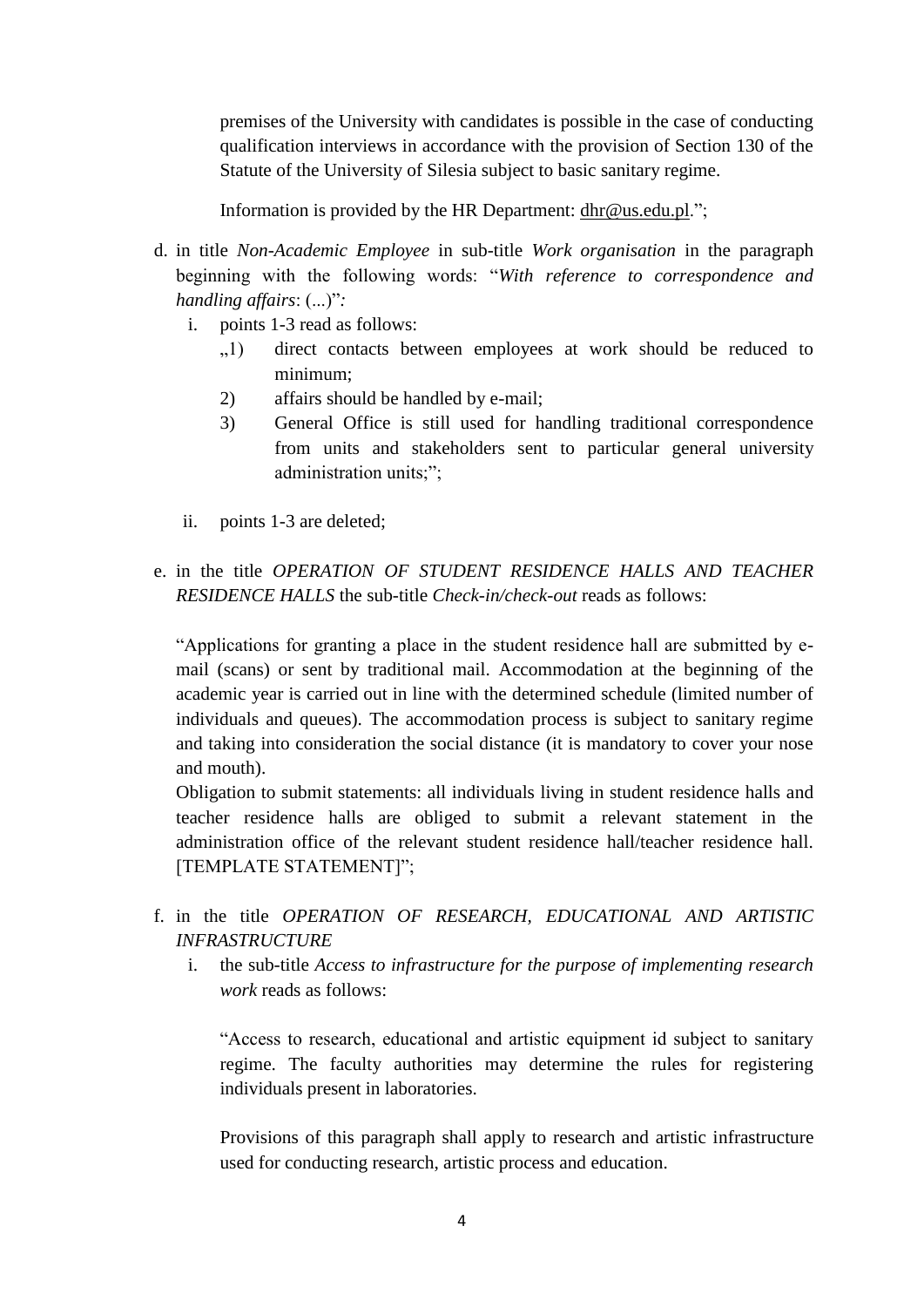Information on the operation of research, educational and artistic infrastructure is provided by the offices for research, educational and artistic infrastructure at the relevant faculties:

1. Faculty of Natural Sciences – Agnieszka Janiak, PhD, DSc, agnieszka.janiak@us.edu.pl

2. Faculty of Science and Technology – Sławomir Kaptacz, MSc, slawomir.kaptacz@us.edu.pl

3. Krzysztof Kieślowski Film School – Adrian Robak, PhD, DLitt, adrian.robak@us.edu.pl

4. Faculty of Arts and Educational Science – Tomasz Rzeźniczek, MA tomasz.rzeźniczek@us.edu.pl

and

Science and Research Department, Artistic, Research and Educational Infrastructure Office, Dr Eng. Marcin Libera, Dr Stella Hensel-Bielówka, Tomasz Gaweł PhD Eng., bibda@us.edu.pl.

- 1. The administrator of the artistic, research and educational workroom/laboratory is obliged to keep a register of individuals using artistic, research and educational infrastructure [REGISTER OF INFRASTRUCTURE USE], taking into consideration the fact that artistic, research and educational infrastructure used for educational processes is registered as "didactics" and the register of individuals is the attendance list.
- 2. Administration and Economic Departments of Campuses provide the appropriate disinfecting and protective measures for IT infrastructure and prepare the place for storing these measures, together with the relevant descriptions.
- 3. Disinfecting and protective measures are located in every room with Artistic, Research and Educational Infrastructure, in designated areas, and they shall be labelled due to the intended use as "personal disinfectant", "device disinfectant" etc.
- 4. The Faculty Office for Research, Educational and Artistic Infrastructure at the relevant faculty is responsible for the organisation of disinfection process of research, educational and artistic infrastructure and for the determination of disinfection rules in particular laboratories/workrooms, taking into consideration their specific nature.
- 5. Faculty Office for Research, Educational and Artistic Infrastructure provides information on the manner of disinfection to:
	- a. academics through the relevant Dean's office and Degree Programme Director,
	- b. individuals using research, educational and artistic infrastructure by placing instructions with the manner of disinfection in a visible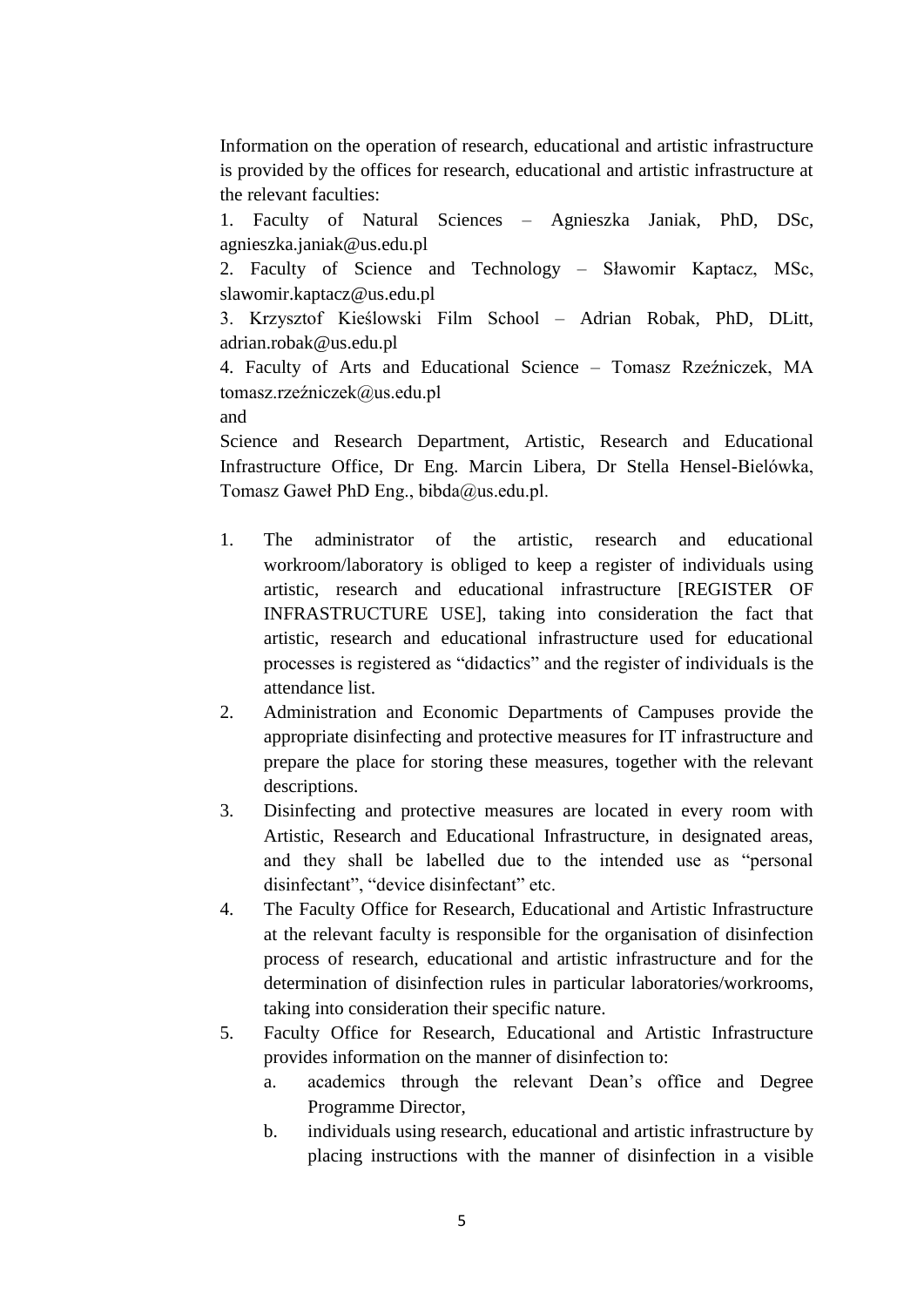location in a room with research, educational and artistic infrastructure, including disinfectants and protective measures,

- c. administrators of research, educational and artistic infrastructure who specifically supervise it due to the unique nature of such infrastructure.
- 6. Depending on the type of research, educational and artistic infrastructure, in line with the instructions, the user may be authorised to disinfect the research, educational and artistic infrastructure before and after work with research, educational and artistic infrastructure.
- 7. The individuals staying in a laboratory/workroom are obliged to wear face asks or visors and gloves, apart from the clothes compliant with the relevant OHS regulations for a particular workroom/laboratory. You do not have to wear a face mask or visor if you are in a room by yourself.";
- ii. the subtitle *Access to infrastructure for the purpose of conducting classes* reads as follows:

"Access to research, educational and artistic infrastructure for students with the following recommendations:

- Keeping social distance;
- Break for contact-free exchange of students, ventilation of rooms;
- Disinfecting devices and rooms in accordance with the adopted schedule.
- 1. The teacher is obliged to keep the attendance list during classes ["DIDACTICS" SHOULD BE STATED IN THE REGISTER OF RESEARCH, EDUCATIONAL AND ARTISTIC INFRASTRUCTURE USE].
- 2. Administration and Economic Departments of Campuses provide the appropriate disinfecting and protective measures for IT infrastructure and prepare the place for storing these measures, together with the relevant descriptions.
- 3. Disinfecting and protective measures are located in every room with Artistic, Research and Educational Infrastructure, in designated areas, and they shall be labelled due to the intended use as "personal disinfectant", "device disinfectant" etc.
- 4. The Faculty Office for Research, Educational and Artistic Infrastructure at the relevant faculty is responsible for the organisation of disinfection process of research, educational and artistic infrastructure and for the determination of disinfection rules in particular laboratories/workrooms, taking into consideration their specific nature.
- 5. Faculty Office for Research, Educational and Artistic Infrastructure provides information on the manner of disinfection to:
	- a. academics through the relevant Dean's office and Degree Programme Director,